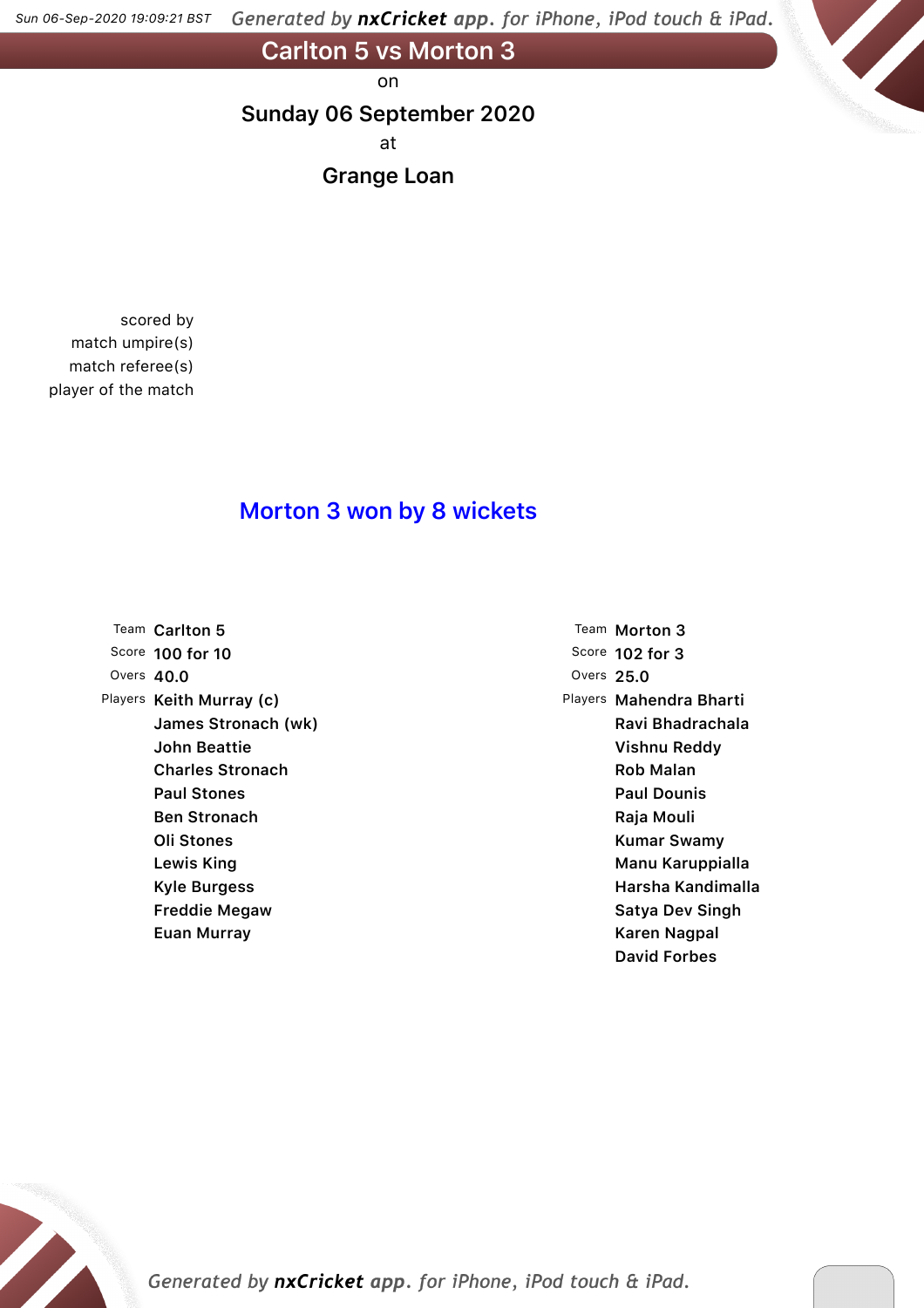# **Carlton 5 vs Morton 3**

| <b>Carlton 5 INNINGS</b><br>Venue Grange Loan     |                                                                       |                                  |                |                              |                                |                                                                      |                                           |                     |              |                                  | Toss won by: Carlton 5                           |                |                |              |                |    |                         |                          |                      |                |                |                      | Sun 06-Sep-2020         |                   |
|---------------------------------------------------|-----------------------------------------------------------------------|----------------------------------|----------------|------------------------------|--------------------------------|----------------------------------------------------------------------|-------------------------------------------|---------------------|--------------|----------------------------------|--------------------------------------------------|----------------|----------------|--------------|----------------|----|-------------------------|--------------------------|----------------------|----------------|----------------|----------------------|-------------------------|-------------------|
| <b>BATSMAN</b>                                    |                                                                       |                                  | <b>RUNS</b>    |                              |                                |                                                                      |                                           |                     |              |                                  | <b>HOW OUT</b>                                   |                |                |              | $\mathsf{R}$   |    | B M                     |                          |                      |                |                | 0s 1s 2s 3s 4s 5s 6s |                         | SS -<br><b>SR</b> |
| 1 Keith Murray (c)                                |                                                                       |                                  |                |                              |                                |                                                                      |                                           |                     |              | 24<br>87 99                      |                                                  |                |                |              |                |    |                         |                          | 71 12 2              |                | $\overline{2}$ |                      |                         | 18% 27.6          |
| 2 James Stronach                                  |                                                                       |                                  |                | . 1 . 24. W                  |                                |                                                                      |                                           |                     |              | 7<br>b Ravi Bhadrachala<br>23 22 |                                                  |                |                |              |                |    |                         | 20                       | $\overline{1}$       | $\overline{1}$ | $\mathbf{1}$   |                      |                         | 13% 30.4          |
| (wk)<br>3 John Beattie                            |                                                                       |                                  |                |                              |                                |                                                                      |                                           |                     |              |                                  | run out (Karen Nagpal)<br>7<br>29 23             |                |                |              |                |    |                         |                          | 23<br>5              | $\overline{1}$ |                |                      |                         | 21% 24.1          |
| 4 Charles Stronach                                |                                                                       |                                  |                |                              |                                | $\ldots \ldots 2 \ldots 241 \ldots 1 \ldots 2.12 \ldots 1.42 \ldots$ |                                           |                     |              |                                  | c Harsha Kandimalla b<br>22<br>31 31             |                |                |              |                |    |                         | 20                       | $\overline{4}$       | 5              | $\overline{2}$ |                      |                         | 35% 71.0          |
| $(1)$ HR)<br>5 Paul Stones                        |                                                                       |                                  | $\ldots W$     |                              |                                |                                                                      |                                           |                     |              |                                  | Raja Mouli<br>b Satya Dev Singh                  |                |                |              | 0              | 3  | $\mathsf{O}$            | 3                        |                      |                |                |                      |                         | 0.0               |
| 6 Ben Stronach                                    |                                                                       |                                  |                |                              |                                | . 2 241 . 2 . 1 . 1 W                                                |                                           |                     |              |                                  | c Vishnu Reddy b                                 |                |                |              | 13             |    | 34 36                   |                          | 27 3 3               |                | $\mathbf{1}$   |                      |                         | 21% 38.2          |
| 7 Oli Stones                                      |                                                                       |                                  | $\ldots$ W     |                              |                                |                                                                      |                                           |                     |              |                                  | Harsha Kandimalla<br>c Karen Nagpal b Raja Mouli |                |                |              | 0              | 5  | $\overline{\mathbf{2}}$ | 5                        |                      |                |                |                      |                         | 0.0               |
| 8 Lewis King                                      |                                                                       |                                  |                | 1. .1.1. .2.11. .11W         |                                |                                                                      |                                           |                     |              |                                  | b Kumar Swamy                                    |                |                |              | 9              |    | 19 24                   |                          | $11 \quad 7 \quad 1$ |                |                |                      |                         | 42% 47.4          |
| 9 Kyle Burgess                                    |                                                                       |                                  | . W            |                              |                                |                                                                      |                                           |                     |              | b Harsha Kandimalla              | 8                                                | 3              | 8              |              |                |    |                         |                          | 0.0                  |                |                |                      |                         |                   |
| $\ldots$ W<br>10 Freddie Megaw                    |                                                                       |                                  |                |                              |                                |                                                                      | 0<br>b Kumar Swamy                        |                     |              |                                  |                                                  |                |                |              |                |    |                         | 3                        |                      |                |                |                      |                         | 0.0               |
| 11 Euan Murray                                    |                                                                       |                                  | .1             |                              |                                |                                                                      |                                           |                     |              | 1<br>$\overline{2}$<br>not out   |                                                  |                |                |              |                |    | $\mathbf{1}$            | $\overline{\phantom{0}}$ |                      |                |                |                      | 50% 50.0                |                   |
| <b>40.0 OVERS</b>                                 | EXTRAS: 17 (11wd 5nb 1lb 0b 0p)                                       |                                  |                |                              | <b>TOTAL 100</b>               |                                                                      |                                           | <b>RUNS</b>         |              |                                  |                                                  |                |                |              |                |    |                         |                          |                      |                |                |                      |                         |                   |
| <b>FOW</b>                                        | $\mathbf{1}$                                                          |                                  | $\overline{2}$ |                              |                                | $\mathbf{3}$                                                         |                                           | $\overline{4}$      |              |                                  | 5 <sup>5</sup>                                   |                | $6\phantom{a}$ |              | $\overline{7}$ |    |                         | $\bf{8}$                 |                      |                | $\mathbf{9}$   |                      | 10                      |                   |
| <b>SCORE</b>                                      | 13                                                                    |                                  |                | 35<br>62<br>62               |                                |                                                                      |                                           |                     |              | 70                               |                                                  | 72             |                | 95           |                |    | 98                      |                          |                      | 99             |                | 100                  |                         |                   |
|                                                   | OUT James Stronach John Beattie<br>Charles<br>Paul Stones<br>Stronach |                                  |                |                              |                                |                                                                      |                                           |                     |              | Keith Murray                     |                                                  | Oli Stones     |                | Ben Stronach |                |    | Kyle Burgess            |                          |                      | Lewis King     |                |                      | Freddie Megaw           |                   |
| <b>OVER</b>                                       | 9.1                                                                   |                                  | 17.2           |                              |                                | 25.4                                                                 |                                           | 26.3                |              |                                  | 30.2<br>31.2                                     |                |                |              | 36.6           |    |                         | 38.6                     |                      |                | 39.1           |                      | 39.6                    |                   |
| P'SHIP                                            | 13                                                                    |                                  | 22             |                              |                                | 27                                                                   |                                           | $\mathsf{O}\xspace$ |              |                                  | 8                                                | $\overline{2}$ |                |              | 23             |    |                         | 3                        |                      |                | $\mathbf{1}$   |                      | $\mathbf{1}$            |                   |
| <b>BOWLER</b>                                     |                                                                       | $\mathbf{1}$                     | $\overline{2}$ | $\overline{3}$               | $\overline{4}$                 | 5 <sup>5</sup>                                                       | $6\phantom{1}$                            | $\overline{7}$      | 8            | $\overline{9}$                   | 10                                               | 11             | 12             | 13           | 14             | 15 | $\mathbf{o}$            | M                        |                      | ${\sf R}$      | ${\mathsf W}$  | <b>WD</b>            | NB                      | <b>ECON</b>       |
| Satya $\overline{WD}$<br>Dev Singh                | R<br>W<br>NB                                                          |                                  | $\overline{2}$ |                              | $\mathbf{1}$                   | 3                                                                    | 8                                         | $\mathbf{1}$        | $\mathbf{1}$ |                                  |                                                  |                |                |              |                |    | 8                       | з                        |                      | 15             | $\mathbf{1}$   |                      |                         | 1.88              |
| Vishnu Reddy WD                                   | R<br>W                                                                |                                  |                | $\overline{7}$               |                                |                                                                      |                                           |                     |              |                                  |                                                  |                |                |              |                |    | 3                       | $\overline{\mathbf{c}}$  |                      | 9              |                |                      | $\overline{2}$          | 3.00              |
|                                                   | <b>NB</b><br>R<br>Ravi $W$                                            | $\mathbf{1}$                     | $\mathbf{1}$   | $\overline{2}$               |                                |                                                                      |                                           |                     |              |                                  |                                                  |                |                |              |                |    | 3                       | $\mathbf 2$              |                      | $\mathbf{1}$   | $\mathbf{1}$   |                      |                         | 0.33              |
| Bhadrachala NB                                    | R                                                                     |                                  | $\overline{a}$ | $\,6\,$                      | $\mathbf{3}$                   | $\mathbf{1}$                                                         | $\mathbf{1}$                              |                     |              |                                  |                                                  |                |                |              |                |    |                         |                          |                      |                |                |                      |                         |                   |
| Kumar <sub>WD</sub><br>Swamy NB                   | W                                                                     |                                  |                |                              | $\mathbf{1}$                   |                                                                      | $\sqrt{2}$<br>$\mathbf{1}$                |                     |              |                                  |                                                  |                |                |              |                |    | 6                       | $\mathbf{1}$             |                      | 17             | $\overline{2}$ | $\mathbf{2}$         |                         | 2.83              |
| Manu $\overset{\cdots}{\text{WD}}$                | R<br>W                                                                | 3                                | $\overline{2}$ |                              | $\overline{2}$<br>$\mathbf{1}$ |                                                                      |                                           |                     |              |                                  |                                                  |                |                |              |                |    | 4                       | $\mathbf{1}$             |                      | 10             |                | $\mathbf{2}$         | $\mathbf{1}$            | 2.50              |
| Karuppialla NB                                    | $\mathsf{R}$                                                          | 1                                | $\overline{4}$ |                              | $\overline{8}$                 |                                                                      |                                           |                     |              |                                  |                                                  |                |                |              |                |    |                         |                          |                      |                |                |                      |                         |                   |
| Karen Nagpal $\sqrt[11]{D}$                       | W<br>NB                                                               | $\mathbf{1}$                     |                |                              |                                |                                                                      |                                           |                     |              |                                  |                                                  |                |                |              |                |    | 4                       | $\mathbf{1}$             |                      | 13             |                | $\mathbf{1}$         |                         | 3.25              |
| Raja Mouli <sub>WD</sub>                          | R<br>W<br>NB                                                          | $\mathbf{1}$                     | $\overline{c}$ | $\mathbf{1}$<br>$\mathbf{1}$ | $\mathbf{3}$                   | $\sqrt{3}$<br>$\mathbf{1}$                                           | $\ensuremath{\mathsf{3}}$<br>$\mathbf{1}$ |                     |              |                                  |                                                  |                |                |              |                |    | 6                       |                          |                      | 14             | $\overline{2}$ | $\mathbf{1}$         |                         | 2.33              |
| Harsha $\overset{\cdots}{W\Box}$<br>Kandimalla NB | $\mathbb{R}$<br>W                                                     | $\mathbf{1}$<br>$\overline{2}$   | 6              | $\overline{2}$               | $\mathbf{1}$<br>$\mathbf{1}$   | $\mathbf{1}$<br>$\mathbf{1}$<br>$\mathbf{1}$                         |                                           |                     |              |                                  |                                                  |                |                |              |                |    | 5                       |                          |                      | 13             | з              | $\mathbf{1}$         | $\overline{\mathbf{2}}$ | 2.60              |
| Rob Malan $\overline{WD}$                         | $\mathsf{R}$<br>W<br>NB                                               | $\overline{3}$<br>$\overline{4}$ |                |                              |                                |                                                                      |                                           |                     |              |                                  |                                                  |                |                |              |                |    | $\mathbf{1}$            |                          |                      | $\overline{7}$ |                | 4                    |                         | 7.00              |

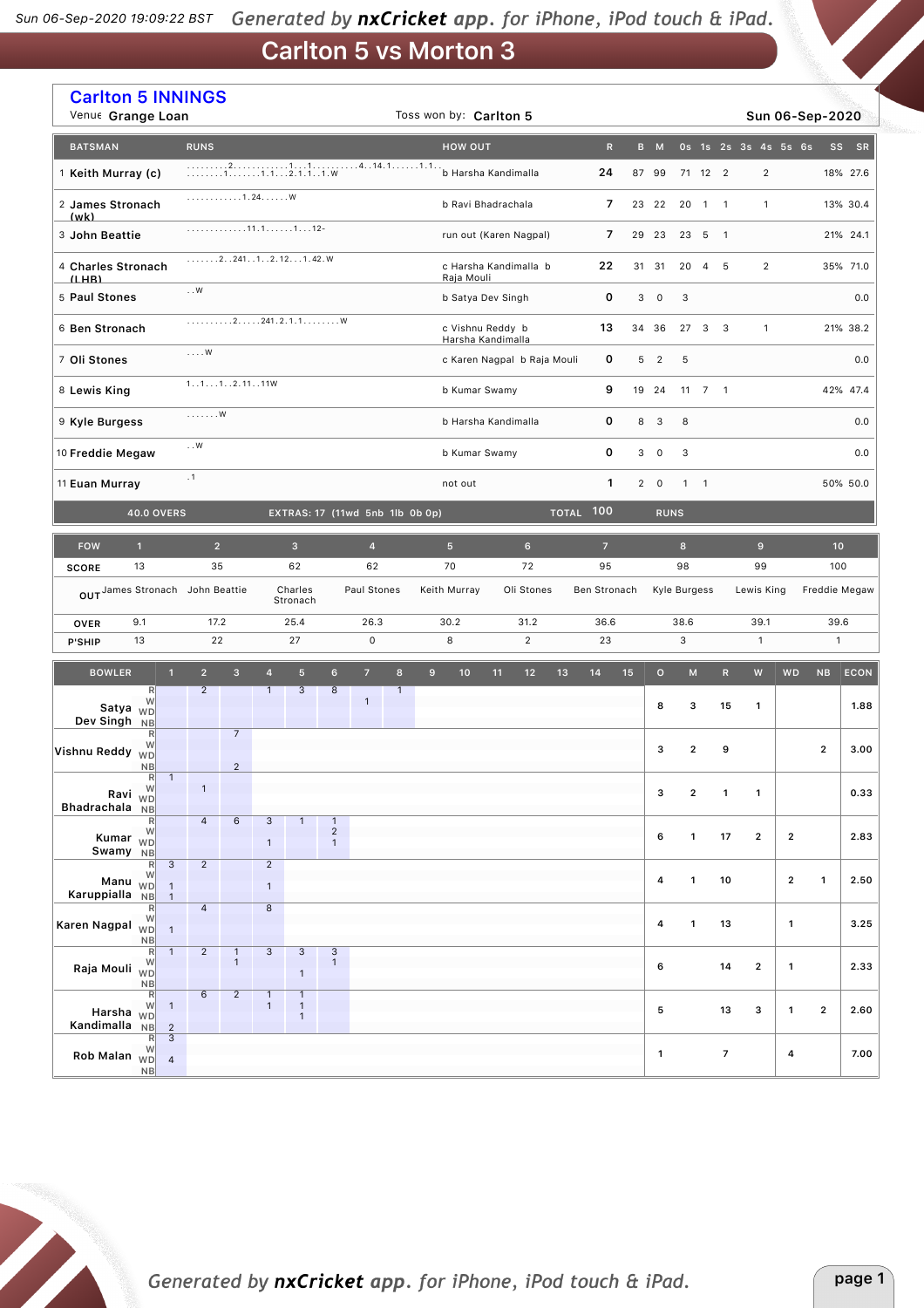#### Generated by nxCricket app. for iPhone, iPod touch & iPad. *Sun 06-Sep-2020 19-09-22 BST*

# **Carlton 5 vs Morton 3**

|                                                    | <b>Morton 3 INNINGS</b><br>Venue Grange Loan          |                                                           |                              |                               |                | Toss won by: Carlton 5 |                |                  |                    |    |                |                  |                |    |             |                    |     |                | Sun 06-Sep-2020 |                      |              |                 |             |
|----------------------------------------------------|-------------------------------------------------------|-----------------------------------------------------------|------------------------------|-------------------------------|----------------|------------------------|----------------|------------------|--------------------|----|----------------|------------------|----------------|----|-------------|--------------------|-----|----------------|-----------------|----------------------|--------------|-----------------|-------------|
| <b>BATSMAN</b>                                     | <b>RUNS</b>                                           |                                                           |                              |                               |                |                        |                |                  | <b>HOW OUT</b>     |    |                |                  | $\mathsf R$    |    | B M         |                    |     |                |                 | Os 1s 2s 3s 4s 5s 6s |              | SS              | SR          |
| 1 Mahendra Bharti                                  |                                                       |                                                           |                              |                               |                |                        |                |                  | retired (out)      |    |                |                  | 29             |    | 65 66       | 49                 | 8   | 5              | $\overline{1}$  | $\overline{2}$       |              | 25% 44.6        |             |
| 2 Ravi Bhadrachala                                 |                                                       | $\ldots$ . 211.2141121211W                                |                              |                               |                |                        |                |                  | Ibw b Ben Stronach |    |                |                  | 20             |    | 33 48       | 20                 | 8   | $\overline{4}$ |                 | $\mathbf{1}$         |              | 39% 60.6        |             |
| 3 Vishnu Reddy                                     |                                                       | $.1.4.13.1.4. \ldots 1 \ldots 41 \ldots 2.1411 \ldots 42$ |                              |                               |                |                        |                |                  | not out            |    |                |                  | 35             |    | 35 45       | 19                 | 8   | $\overline{2}$ | $\overline{1}$  | 5                    |              | 46%100.0        |             |
| 4 Rob Malan                                        | 4111.W                                                |                                                           |                              |                               |                |                        |                |                  | b Lewis King       |    |                |                  | $\overline{7}$ |    | 8 10        | 4                  | 3   |                |                 | $\mathbf{1}$         |              | 50% 87.5        |             |
| 5 Paul Dounis                                      |                                                       | 111                                                       |                              |                               |                |                        |                |                  | not out            |    |                |                  | 3              |    | 11 5        |                    | 8 3 |                |                 |                      |              | 27% 27.3        |             |
| 6 Raja Mouli                                       |                                                       |                                                           |                              |                               |                |                        |                |                  |                    |    |                |                  |                |    |             |                    |     |                |                 |                      |              |                 |             |
| 7 Kumar Swamy                                      |                                                       |                                                           |                              |                               |                |                        |                |                  |                    |    |                |                  |                |    |             |                    |     |                |                 |                      |              |                 |             |
| 8 Manu Karuppialla                                 |                                                       |                                                           |                              |                               |                |                        |                |                  |                    |    |                |                  |                |    |             |                    |     |                |                 |                      |              |                 |             |
| 9 Harsha Kandimalla                                |                                                       |                                                           |                              |                               |                |                        |                |                  |                    |    |                |                  |                |    |             |                    |     |                |                 |                      |              |                 |             |
| 10 Satya Dev Singh                                 |                                                       |                                                           |                              |                               |                |                        |                |                  |                    |    |                |                  |                |    |             |                    |     |                |                 |                      |              |                 |             |
| 11 Karen Nagpal                                    |                                                       |                                                           |                              |                               |                |                        |                |                  |                    |    |                |                  |                |    |             |                    |     |                |                 |                      |              |                 |             |
| 12 David Forbes                                    |                                                       |                                                           |                              |                               |                |                        |                |                  |                    |    |                |                  |                |    |             |                    |     |                |                 |                      |              |                 |             |
| <b>25.0 OVERS</b>                                  |                                                       |                                                           |                              | EXTRAS: 8 (3wd 1nb 1lb 3b 0p) |                |                        |                |                  |                    |    |                | <b>TOTAL 102</b> |                |    | <b>RUNS</b> |                    |     |                |                 |                      |              |                 |             |
| $\mathbf{1}$<br><b>FOW</b>                         |                                                       | $\overline{2}$                                            |                              | $\mathbf{3}$                  |                | $\overline{4}$         |                |                  | 5 <sup>5</sup>     |    | $6\phantom{.}$ |                  | $\overline{z}$ |    |             | $8\phantom{1}$     |     |                | $\mathbf 9$     |                      |              | 10 <sup>1</sup> |             |
| 53<br><b>SCORE</b>                                 |                                                       | 70                                                        |                              | 86                            |                |                        |                |                  |                    |    |                |                  |                |    |             |                    |     |                |                 |                      |              |                 |             |
| Ravi<br>OUT<br>Bhadrachala                         |                                                       | Mahendra<br>Bharti                                        |                              | Rob Malan                     |                |                        |                |                  |                    |    |                |                  |                |    |             |                    |     |                |                 |                      |              |                 |             |
| 14.2<br><b>OVER</b>                                |                                                       | 18.1                                                      |                              | 21.2                          |                |                        |                |                  |                    |    |                |                  |                |    |             |                    |     |                |                 |                      |              |                 |             |
| 53<br>P'SHIP                                       |                                                       | 17                                                        |                              | 16                            |                |                        |                |                  |                    |    |                |                  |                |    |             |                    |     |                |                 |                      |              |                 |             |
| <b>BOWLER</b><br>R                                 | 2 <sup>7</sup><br>$\overline{1}$<br>$\mathbf{1}$<br>6 | $\overline{\mathbf{3}}$<br>$\overline{3}$                 | $\overline{4}$<br>6          | 5 <sup>5</sup>                | 6 <sup>1</sup> | $\overline{7}$         | $8\phantom{1}$ | $\boldsymbol{9}$ | 10                 | 11 | 12             | 13               | 14             | 15 | $\circ$     | $\mathsf{M}% _{0}$ |     | $\mathbb{R}$   | ${\bf W}$       | <b>WD</b>            | NB           |                 | <b>ECON</b> |
| W<br><b>Kyle Burgess</b><br><b>WD</b><br><b>NB</b> | $\overline{2}$                                        |                                                           |                              |                               |                |                        |                |                  |                    |    |                |                  |                |    | 4           |                    |     | 18             |                 | $\mathbf{2}$         |              |                 | 4.50        |
| R<br>W<br>Euan Murray $\overline{w}$               | $\sqrt{2}$                                            | 5                                                         | $\mathbf{3}$                 |                               |                |                        |                |                  |                    |    |                |                  |                |    |             | $4 \quad 1$        |     | 10             |                 |                      |              |                 | 2.50        |
| NB<br>R                                            | 6<br>5                                                |                                                           | 6                            |                               |                |                        |                |                  |                    |    |                |                  |                |    |             |                    |     |                |                 |                      |              |                 |             |
| W<br>Freddie $W_D$<br>Megaw NB                     | $\mathbf{1}$                                          |                                                           |                              |                               |                |                        |                |                  |                    |    |                |                  |                |    | 4           | $\mathbf{1}$       |     | 18             |                 |                      | $\mathbf{1}$ |                 | 4.50        |
| R<br>W<br>Oli Stones $\dddot{w}$<br>NB             | $\overline{2}$<br>$\mathbf{1}$<br>$\mathbf{1}$        | $\overline{2}$                                            |                              |                               |                |                        |                |                  |                    |    |                |                  |                |    | 3           |                    |     | 6              |                 | $\mathbf{1}$         |              |                 | 2.00        |
| R<br>W<br>Ben Stronach WD                          | $\overline{2}$<br>$\overline{a}$<br>$\mathbf{1}$      | $\overline{3}$                                            | 6                            | $\overline{3}$                |                |                        |                |                  |                    |    |                |                  |                |    | 5           |                    |     | 18             | $\mathbf{1}$    |                      |              |                 | 3.60        |
| NB<br>R<br>W<br>Lewis King $\sqrt{v}$<br>NB        | 6<br>$\,6$                                            | 6                                                         | $\mathbf{1}$<br>$\mathbf{1}$ | 9                             |                |                        |                |                  |                    |    |                |                  |                |    | 5           |                    |     | 28             | $\mathbf{1}$    |                      |              |                 | 5.60        |

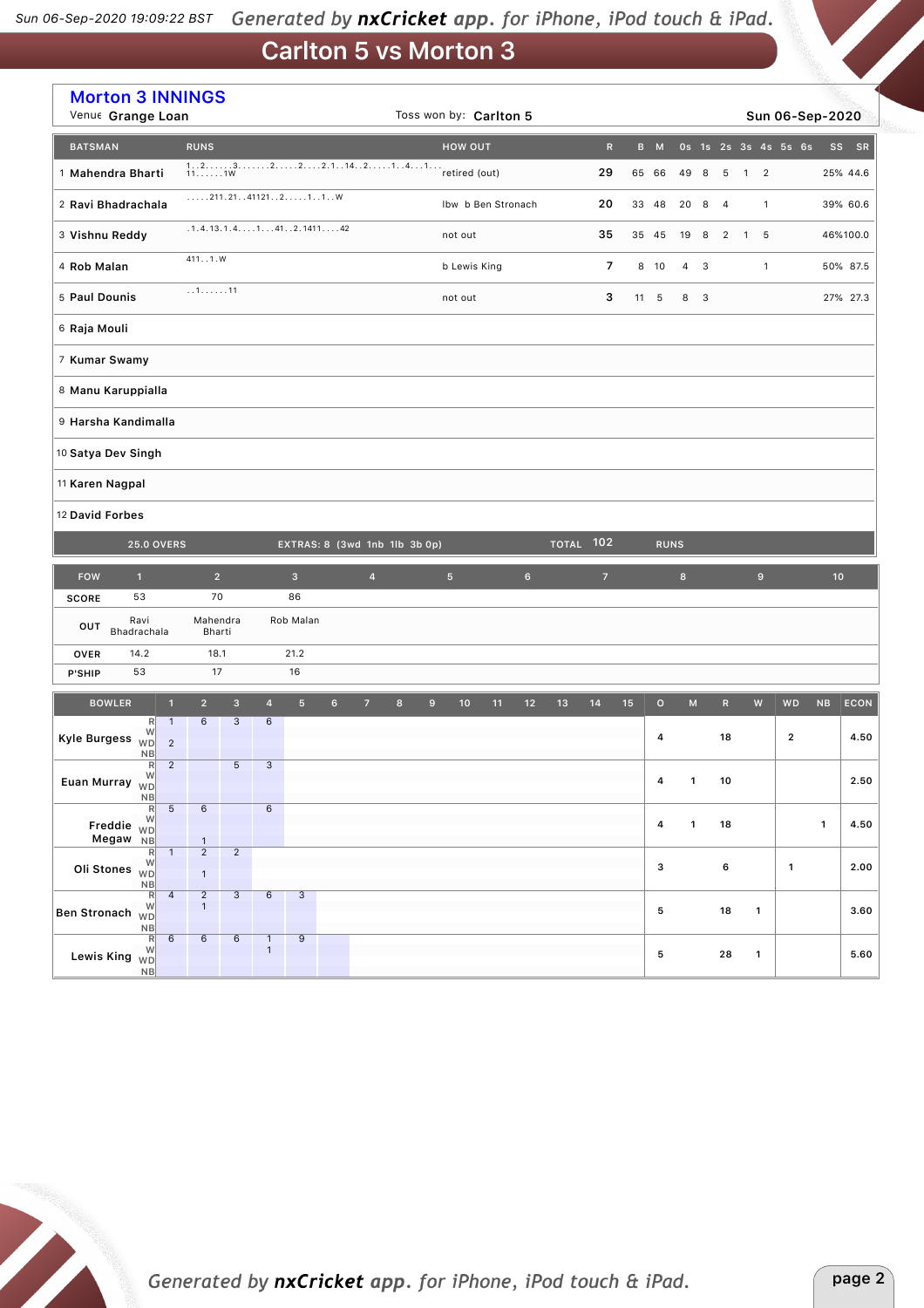## **Carlton 5 vs Morton 3**

### **Carlton 5 INNINGS**

#### **Morton 3 INNINGS**

| $\circ$        | <b>RUNS</b>    | <b>WKT</b>              | <b>BOWLER</b>                | <b>BALL BY BALL</b>                        | $\mathbf{o}$   | <b>RUNS</b> | <b>WKT</b>     | <b>BOWLER</b> | <b>BALL BY BALL</b>                        |
|----------------|----------------|-------------------------|------------------------------|--------------------------------------------|----------------|-------------|----------------|---------------|--------------------------------------------|
| 1              | 0              | 0                       | Satya Dev Singh              | .                                          | $\mathbf{1}$   | 3           | 0              | Kyle Burgess  | 1 1wd1wd                                   |
| $\overline{2}$ | 0              | 0                       | Vishnu Reddy                 | $\mathbb{Z}^2$ is a set of $\mathbb{Z}^2$  | $\sqrt{2}$     | 5           | 0              | Euan Murray   | . . 2                                      |
| 3              | $\overline{2}$ | 0                       | Satya Dev Singh              | $\cdots$ 2                                 | 3              | 11          | 0              | Kyle Burgess  | 213                                        |
| 4              | $\overline{2}$ | 0                       | Vishnu Reddy                 | $\mathbb{Z}^2$ . The set of $\mathbb{Z}^2$ | 4              | 11          | 0              | Euan Murray   | .                                          |
| 5              | $\overline{2}$ | 0                       | Satya Dev Singh              | 1.1.1.1.1                                  | 5              | 14          | 0              | Kyle Burgess  | 1.2                                        |
| 6              | 11             | 0                       | Vishnu Reddy                 | $1. . 1b-1nb. 24$                          | 6              | 19          | 0              | Euan Murray   | .21.02                                     |
| 7              | 12             | 0                       | Satya Dev Singh              | . 1                                        | $\overline{7}$ | 26          | 0              | Kyle Burgess  | . . 4 1 1 by 1                             |
| 8              | 13             | 0                       | Ravi Bhadrachala             | 1                                          | 8              | 30          | 0              | Euan Murray   | $21.1$ 1by.                                |
| 9              | 13             | 0                       | Kumar Swamy                  | $\mathbb{Z}^2$ . The set of $\mathbb{Z}^2$ | 9              | 35          | 0              | Freddie Megaw | 2.1.2.                                     |
| 10             | 13             | $\mathbf{1}$            | Ravi Bhadrachala             | $W \ldots$ .                               | 10             | 36          | 0              | Oli Stones    | . . 1                                      |
| 11             | 17             | $\mathbf{1}$            | Kumar Swamy                  | $\ldots$ 4.                                | 11             | 43          | 0              | Freddie Megaw | $4.1nb-2.$                                 |
| 12             | 17             | $\mathbf{1}$            | Ravi Bhadrachala             | $\mathbb{Z}^2$ . The set of $\mathbb{Z}^2$ | 12             | 46          | 0              | Oli Stones    | .1.1wd.1.                                  |
| 13             | 23             | $\mathbf{1}$            | Kumar Swamy                  | .1.14.                                     | 13             | 50          | 0              | Ben Stronach  | . . 4                                      |
| 14             | 28             | $\mathbf{1}$            |                              | Manu Karuppialla 11.1wd 1nb-1              | 14             | 53          | 0              | Oli Stones    | .111by                                     |
| 15             | 29             | $\mathbf{1}$            | Karen Nagpal                 | $1wd \ldots \ldots$                        | 15             | 55          | $\mathbf{1}$   | Ben Stronach  | . W. 1.1                                   |
| 16             | 31             | $\mathbf{1}$            | Manu Karuppialla             | $\ldots$ 11.                               | 16             | 61          | $\mathbf{1}$   | Lewis King    | 1.4.1.                                     |
| 17             | 35             | $\mathbf{1}$            | Karen Nagpal                 | 112                                        | 17             | 64          | $\mathbf{1}$   | Ben Stronach  | 3                                          |
| 18             | 35             | $\overline{c}$          | Manu Karuppialla             | $W \ldots$                                 | 18             | 70          | $\mathbf{1}$   | Lewis King    | .11.4.                                     |
| 19             | 35             | $\overline{2}$          | Karen Nagpal                 | $\mathbb{Z}^2$ . The set of $\mathbb{Z}^2$ | 19             | 76          | $\overline{2}$ | Ben Stronach  | $R$ 411                                    |
| 20             | 38             | $\overline{2}$          | Manu Karuppialla             | .1wd. .2.                                  | 20             | 82          | $\overline{2}$ | Lewis King    | . 411                                      |
|                | 46             | $\overline{\mathbf{c}}$ | Karen Nagpal                 | . . 1 2 4 1                                |                | 86          | $\overline{2}$ | Ben Stronach  | $. . 1$ lb $. 12$                          |
| 21<br>22       | 47             | $\overline{2}$          | Raja Mouli                   | . . 1.                                     | 21<br>22       | 87          | 3              | Lewis King    |                                            |
|                |                |                         |                              |                                            |                |             |                |               | . W 1.                                     |
| 23             | 50             | $\overline{2}$          | Satya Dev Singh              | . . 2.1.                                   | 23             | 87          | 3              | Freddie Megaw | $\mathbb{Z}^2$ . The set of $\mathbb{Z}^2$ |
| 24             | 53             | $\overline{2}$          | Raja Mouli                   | 2.11b.                                     | 24             | 96          | 3              | Lewis King    | 114111                                     |
| 25             | 61             | $\overline{2}$          | Satya Dev Singh              | 1.1.42                                     | 25             | 102         | 3              | Freddie Megaw | $\ldots$ 42                                |
| 26             | 62             | 3                       | Raja Mouli                   | .1. W.                                     |                |             |                |               |                                            |
| 27             | 62             | 4                       | Satya Dev Singh              | $\ldots$ W $\ldots$                        |                |             |                |               |                                            |
| 28             | 65             | 4                       | Raja Mouli                   | .2.1.                                      |                |             |                |               |                                            |
| 29             | 66             | 4                       | Satya Dev Singh              | .1.                                        |                |             |                |               |                                            |
| 30             | 70             | 4                       | Raja Mouli                   | . . 11wd . 2.                              |                |             |                |               |                                            |
| 31             | 72             | 5                       | Harsha Kandimalla . W 1b-1nb |                                            |                |             |                |               |                                            |
| 32             | 75             | 6                       | Raja Mouli                   | . W 1 2                                    |                |             |                |               |                                            |
| 33             | 81             | 6                       | Harsha Kandimalla 141.       |                                            |                |             |                |               |                                            |
| 34             | 88             | 6                       | Rob Malan                    | 1wd.1wd1wd2.1.1wd.                         |                |             |                |               |                                            |
| 35             | 90             | 6                       | Harsha Kandimalla . 11       |                                            |                |             |                |               |                                            |
| 36             | 94             | 6                       | Kumar Swamy                  | 1wd 2 . 1.                                 |                |             |                |               |                                            |
| 37             | 95             | 7                       | Harsha Kandimalla 1 W        |                                            |                |             |                |               |                                            |
| 38             | 96             | 7                       | Kumar Swamy                  | . . 1.                                     |                |             |                |               |                                            |
| 39             | 98             | 8                       | Harsha Kandimalla 1 1wd. W   |                                            |                |             |                |               |                                            |
| 40             | 100            | 10                      | Kumar Swamy                  | 1wd W.1W                                   |                |             |                |               |                                            |
|                |                |                         |                              |                                            |                |             |                |               |                                            |
|                |                |                         |                              |                                            |                |             |                |               |                                            |
|                |                |                         |                              |                                            |                |             |                |               |                                            |
|                |                |                         |                              |                                            |                |             |                |               |                                            |
|                |                |                         |                              |                                            |                |             |                |               |                                            |
|                |                |                         |                              |                                            |                |             |                |               |                                            |
|                |                |                         |                              |                                            |                |             |                |               |                                            |
|                |                |                         |                              |                                            |                |             |                |               |                                            |
|                |                |                         |                              |                                            |                |             |                |               |                                            |
|                |                |                         |                              |                                            |                |             |                |               |                                            |
|                |                |                         |                              |                                            |                |             |                |               |                                            |
|                |                |                         |                              |                                            |                |             |                |               |                                            |
|                |                |                         |                              |                                            |                |             |                |               |                                            |
|                |                |                         |                              |                                            |                |             |                |               |                                            |
|                |                |                         |                              |                                            |                |             |                |               |                                            |
|                |                |                         |                              |                                            |                |             |                |               |                                            |
|                |                |                         |                              |                                            |                |             |                |               |                                            |
|                |                |                         |                              |                                            |                |             |                |               |                                            |
|                |                |                         |                              |                                            |                |             |                |               |                                            |
|                |                |                         |                              |                                            |                |             |                |               |                                            |
|                |                |                         |                              |                                            |                |             |                |               |                                            |

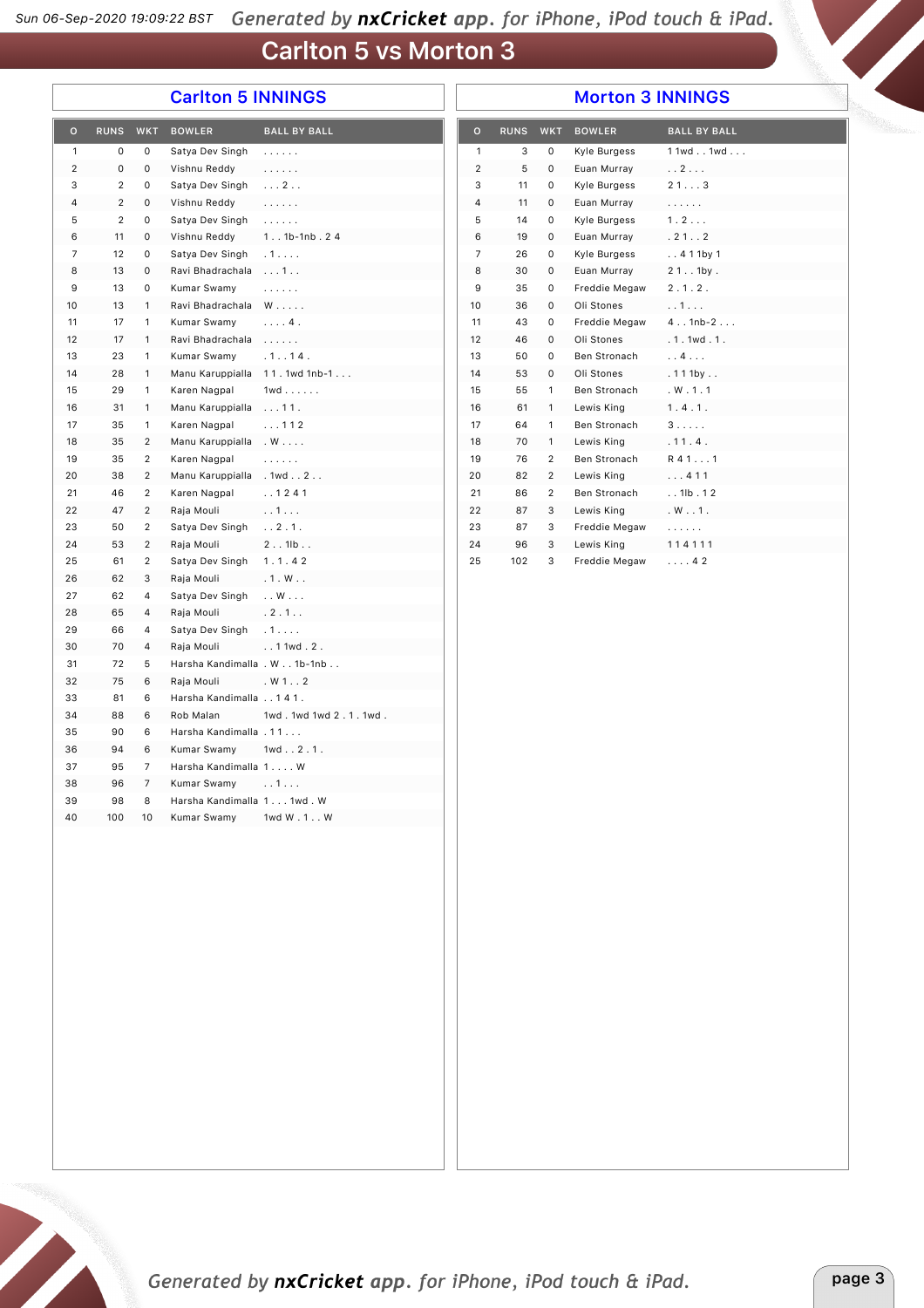